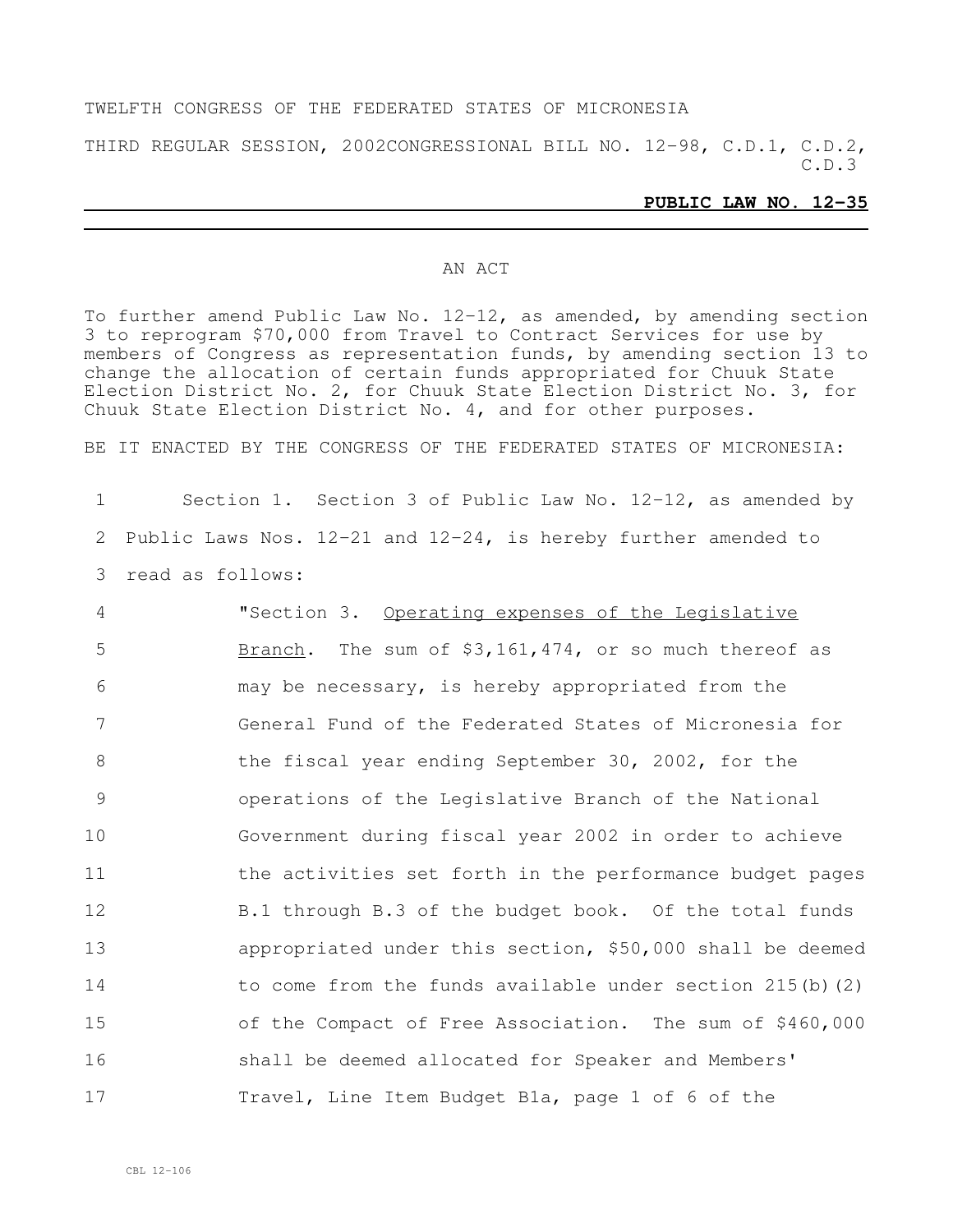| 1             | Approved Budget book. The sum of \$490,000 shall be                 |
|---------------|---------------------------------------------------------------------|
| $\sqrt{2}$    | deemed allocated to Speaker and Members' Representation             |
| 3             | Fund - Members, Line Item Budget Bla, page 5 of 6 of the            |
| 4             | Approved Budget book."                                              |
| 5             | Section 2. Section 13 of Public Law No. 12-12, as amended by        |
| 6             | Public Laws Nos. $12-21$ and $12-24$ , is hereby further amended to |
| 7             | read as follows:                                                    |
| 8             | "Section 13. Capital and Human Resource Development.                |
| $\mathcal{G}$ | The sum of $$11,415,200$ , or so much thereof as may be             |
| 10            | necessary, is hereby appropriated from the General Fund             |
| 11            | of the Federated States of Micronesia for the fiscal                |
| 12            | year ending September 30, 2002, for capital improvement,            |
| 13            | development programs and projects and human resource                |
| 14            | development. Of the total funds appropriated under this             |
| 15            | section, \$2,955,926 shall be deemed to come from the               |
| 16            | capital account funds available under section 211 of the            |
| 17            | Compact of Free Association, and \$1,387,700 from the               |
| 18            | funds available under section 216(a)(3) of the Compact              |
| 19            | of Free Association. The sum appropriated under this                |
| 20            | section shall be apportioned as follows:                            |
| 21            | (1) College of Micronesia-FSM                                       |
| 22            | (a) Operations of the College of                                    |
| 23            | Micronesia-FSM, including planning                                  |
| 24            | and construction of new facilities \$ 3,067,000                     |
| 25            | (b) Student assistance for tuition                                  |
|               |                                                                     |

of 7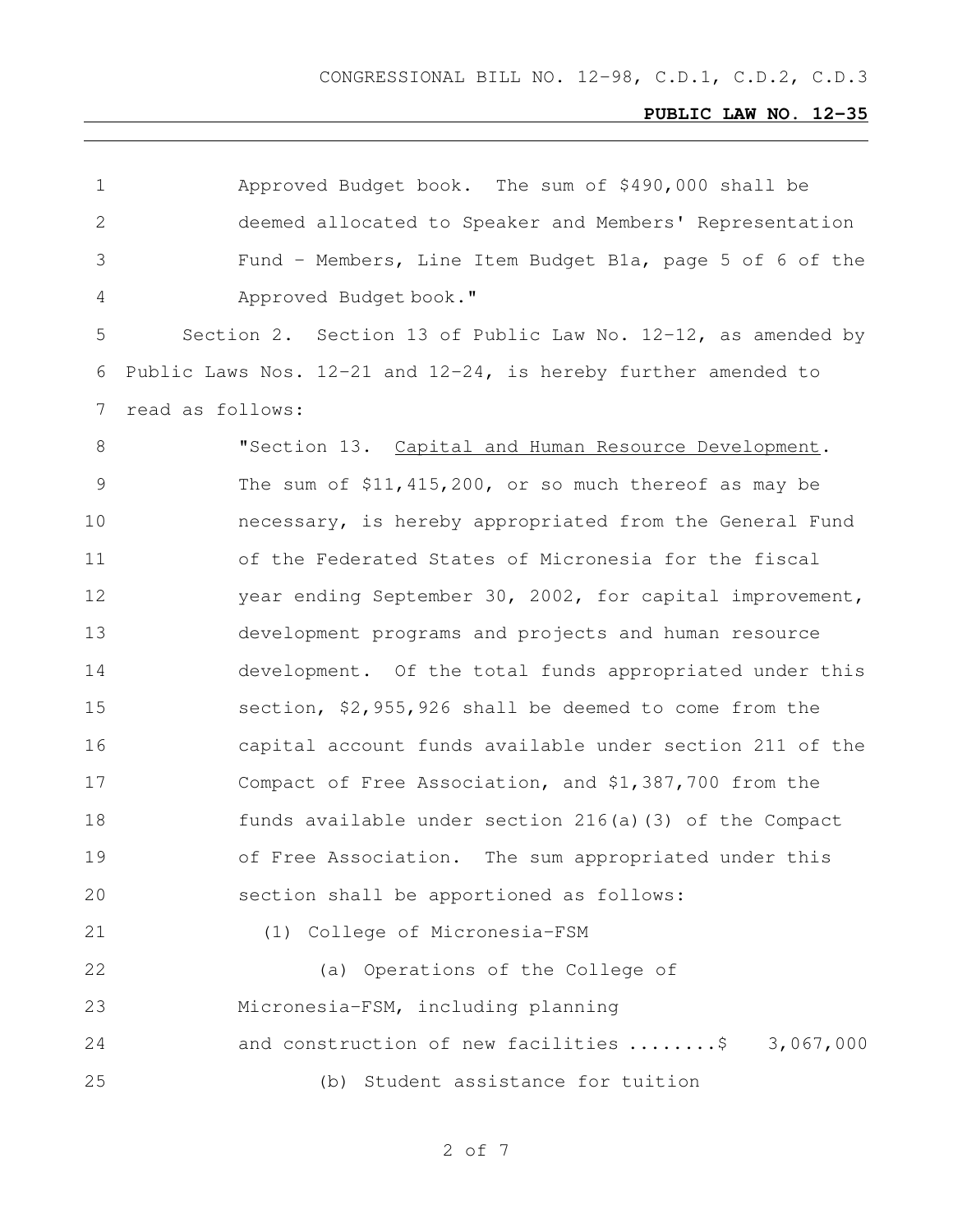| $\mathbf 1$   | and housing to be deemed as deriving from     |         |
|---------------|-----------------------------------------------|---------|
| 2             | section 216(a)(3) of the Compact of Free      |         |
| 3             | Association PROVIDED that these funds shall   |         |
| 4             | be used strictly for direct financial         |         |
| 5             | assistance to COM-FSM students, and PROVIDED  |         |
| 6             | FURTHER that the co-payment by the student or |         |
| 7             | the student's parent must be proportionally   |         |
| 8             | the same for each in relation to their total  |         |
| $\mathcal{G}$ | obligation, and PROVIDED FURTHER that only    |         |
| 10            | students maintaining a passing grade point    |         |
| 11            | average will be eligible to receive these     |         |
| 12            | funds. The funds appropriated under this      |         |
| 13            | subsection shall be apportioned as follows:   |         |
| 14            | (i) General assistance $\ldots \ldots$        | 295,000 |
| 15            | (ii) Assistance for courses on                |         |
| 16            | Micronesian Government and Politics           | 5,000   |
| 17            | (c) COM-FSM Multi-purpose gymnasium           |         |
| 18            | furnishing                                    | 60,000  |
| 19            | (d) COM-Faculty office furnishing             | 40,000  |
| 20            | (e) Chuuk State Congressional                 |         |
| 21            | Projects:                                     |         |
| 22            | (i) E.D. No. 1 public projects                | 180,000 |
| 23            | $(iii)$ E.D. No. 2:                           |         |
| 24            | a) Road improvements                          | 90,000  |
| 25            | Economic assistance grants<br>b)              | 40,000  |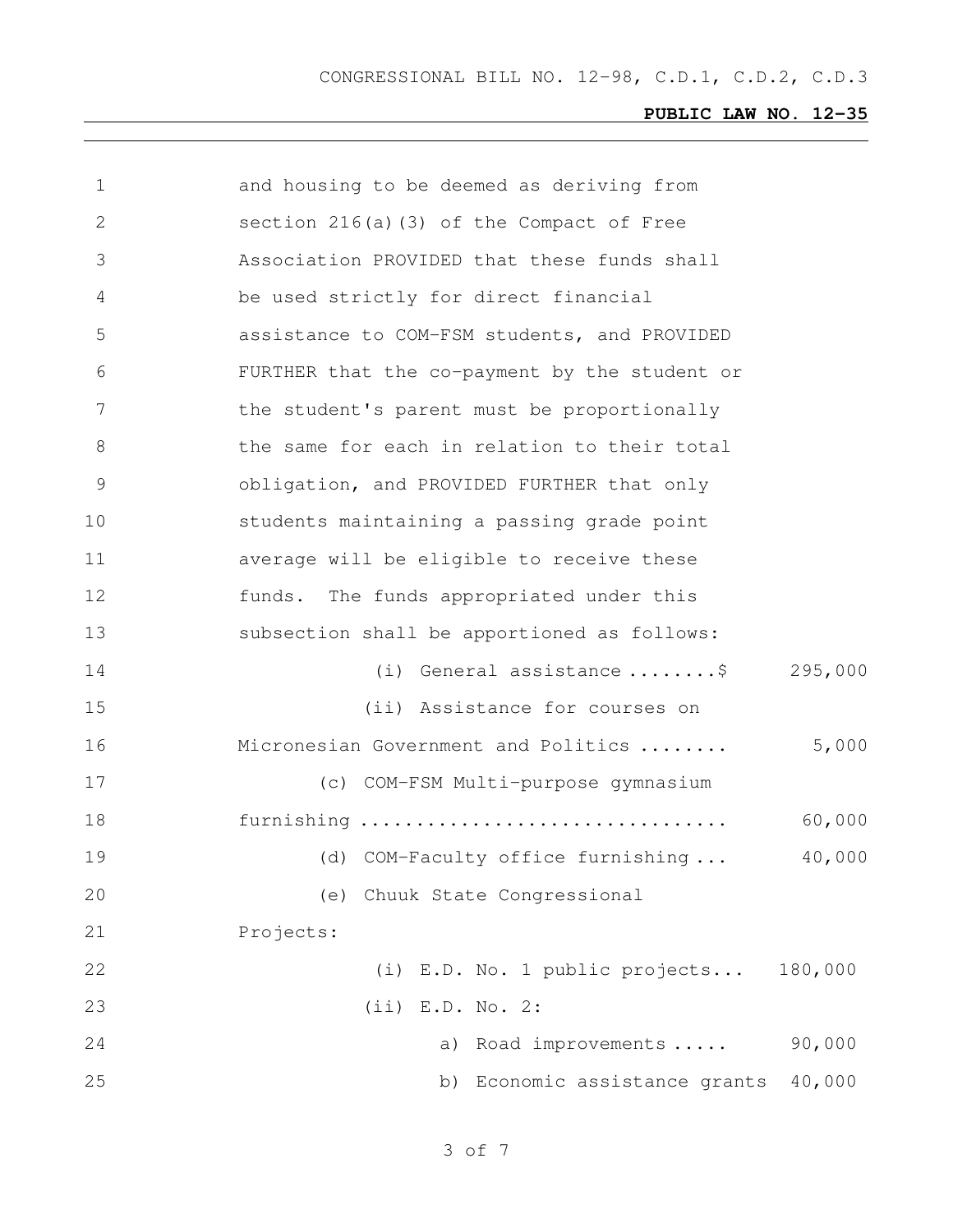CONGRESSIONAL BILL NO. 12-98, C.D.1, C.D.2, C.D.3

| $\mathbf 1$   | c) Social assistance grants               | 20,000  |
|---------------|-------------------------------------------|---------|
| 2             | d) Student assistance grants              | 10,000  |
| 3             | e) Northern Namoneas Development          |         |
| 4             | Authority operations \$ 20,000            |         |
| 5             | $(iii)$ E.D. No. 3:                       |         |
| 6             | a) Educational grant                      |         |
| 7             |                                           | 50,000  |
| 8             | b) Other social and economic              |         |
| $\mathcal{G}$ | project grants 110,000                    |         |
| 10            | c) Legal fees  20,000                     |         |
| 11            | $(iv)$ E.D. No. 4:                        |         |
| 12            | a) Japan-Micronesia                       |         |
| 13            | Friendship Association                    | 40,000  |
| 14            | b) Project coordinator's                  |         |
| 15            | office for Tolensom Development Authority | 40,000  |
| 16            | c) Post-secondary student                 |         |
| 17            | assistance grants                         | 10,000  |
| 18            | d) Legal fees                             | 10,000  |
| 19            | e) Repair of Neuut bridge                 | 20,000  |
| 20            | f) Other public social and                |         |
| 21            | economic projects                         | 60,000  |
| 22            | (v) E.D. No. 5 Houk Airport               |         |
| 23            | Project Grant                             | 180,000 |
| 24            | (vi) State-wide public projects.          | 100,000 |
| 25            | (f) FSM Fisheries and Maritime            |         |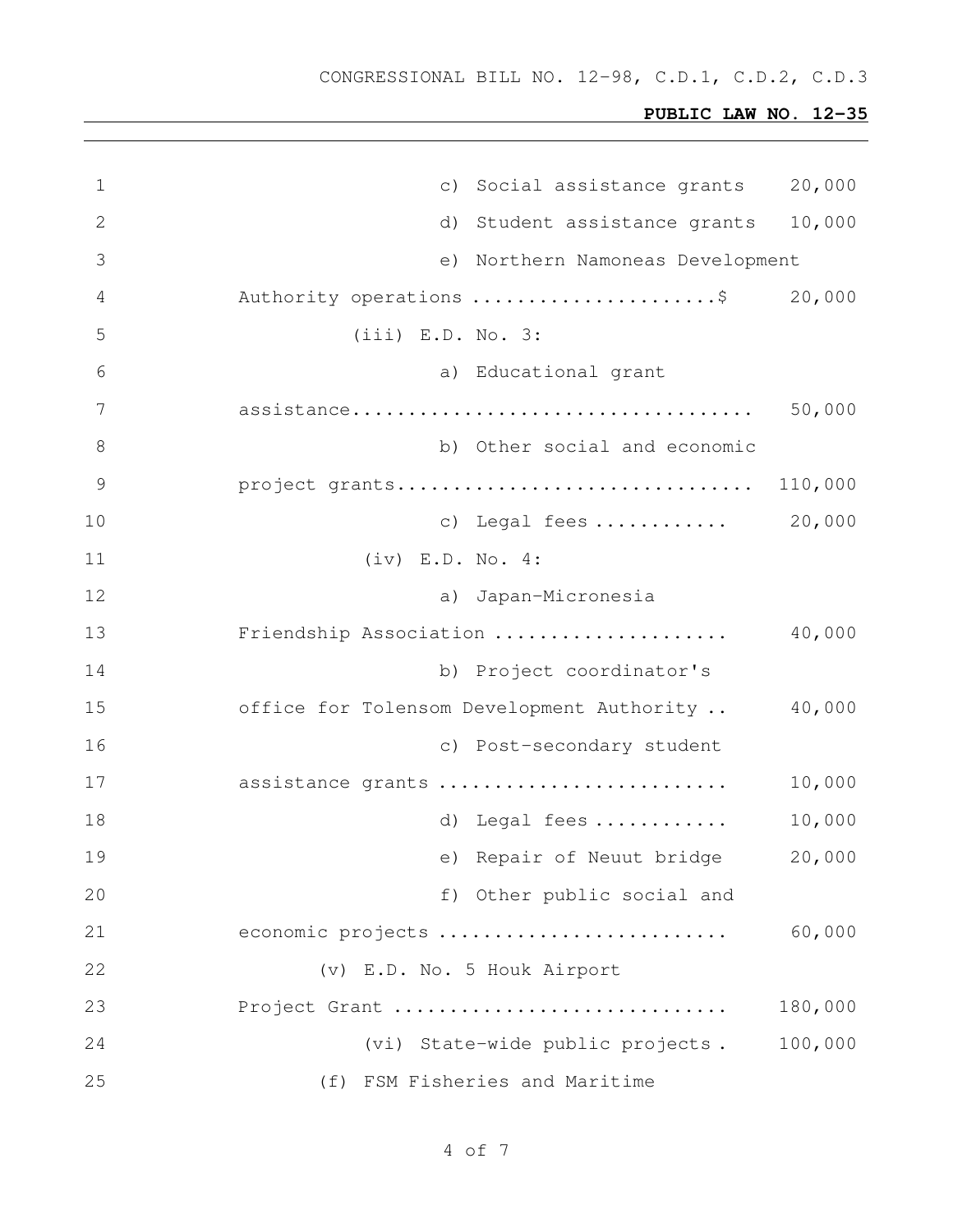| $\mathbf 1$   |                                                | 663,000 |
|---------------|------------------------------------------------|---------|
| 2             | (2) Post-secondary educational assistance      |         |
| 3             | to be deemed as deriving from section          |         |
| 4             | 216(a)(3) of the Compact of Free Association:  |         |
| 5             | (a) Kosrae State \$                            | 126,661 |
| 6             | (b) Pohnpei State                              | 288,003 |
| 7             | (c) Chuuk State Scholarships,                  |         |
| 8             | PROVIDED that the selection committee is       |         |
| $\mathcal{G}$ | required to provide to the State Scholarship   |         |
| 10            | Coordinator, copies of all documents which     |         |
| 11            | would provide details of the applicants, their |         |
| 12            | grade point average, the courses studied and   |         |
| 13            | the institution attended, as well as names of  |         |
| 14            | those applicants who are selected to receive a |         |
| 15            | scholarship and the amount proposed. This      |         |
| 16            | requirement must be satisfied prior to the     |         |
| 17            | release of scholarship funds to the students   |         |
| 18            | selected.                                      |         |
| 19            | (i) General assistance                         | 271,716 |
| 20            | (ii) Scholarships for                          |         |
| 21            | student's with the highest grade point         |         |
| 22            |                                                | 140,000 |
| 23            | Yap State<br>(d)                               | 161,320 |
| 24            | (e) Graduate and Professional School           |         |
| 25            | Scholarships-all States                        | 100,000 |
|               |                                                |         |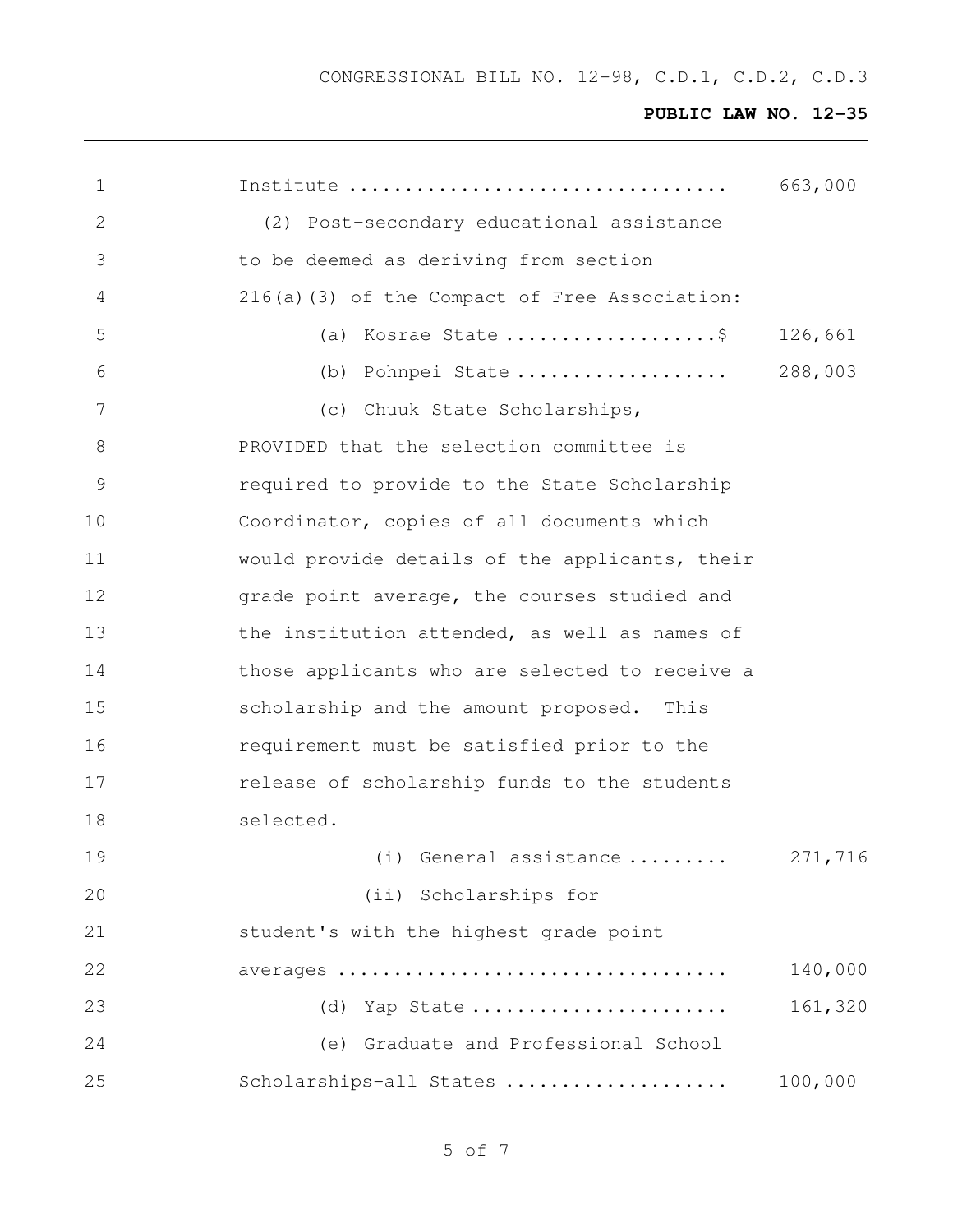| $\mathbf 1$     | (3) National Staff Upgrading                            | $-0-$       |
|-----------------|---------------------------------------------------------|-------------|
| $\mathbf{2}$    | (4) FSM Capitol complex renovation \$                   | 200,000     |
| 3               | (5) Micronesian Entrepreneur Development                |             |
| 4               |                                                         | 60,000      |
| 5               | (6) FSM Development Bank - Development                  |             |
| 6               | Loan Program                                            | 1,000,000   |
| $7\phantom{.0}$ | (7) Pohnpei sports facilities improvement               | $-0-$       |
| 8               | (8) Yap sports facilities completion  620,000           |             |
| $\mathcal{G}$   | (9) FSM Trust Fund, PROVIDED that these                 |             |
| 10              | funds shall be placed in the FSM Trust                  |             |
| 11              | Fund until such time as an 'S' Account                  |             |
| 12              | within the FSM Trust Fund is established                |             |
| 13              | by law, at which time the funds will be                 |             |
| 14              | transferred to this account. If no 'S'                  |             |
| 15              | Account is established by law, the funds                |             |
| 16              | shall remain in the FSM Trust Fund until                |             |
| 17              | such time as they are appropriated by $law$ $2,015,000$ |             |
| 18              | (10) FSM Consul General Guam residence                  |             |
| 19              | construction                                            | 190,000     |
| 20              | Ms. Caroline Islands dry-docking<br>(11)                | 500,000     |
| 21              | (12)<br>National Visitors Bureau                        | 512,500     |
| 22              | Chuuk State Multi-purpose Gymnasium<br>(13)             | $100,000$ " |
| 23              |                                                         |             |
| 24              |                                                         |             |
| 25              |                                                         |             |